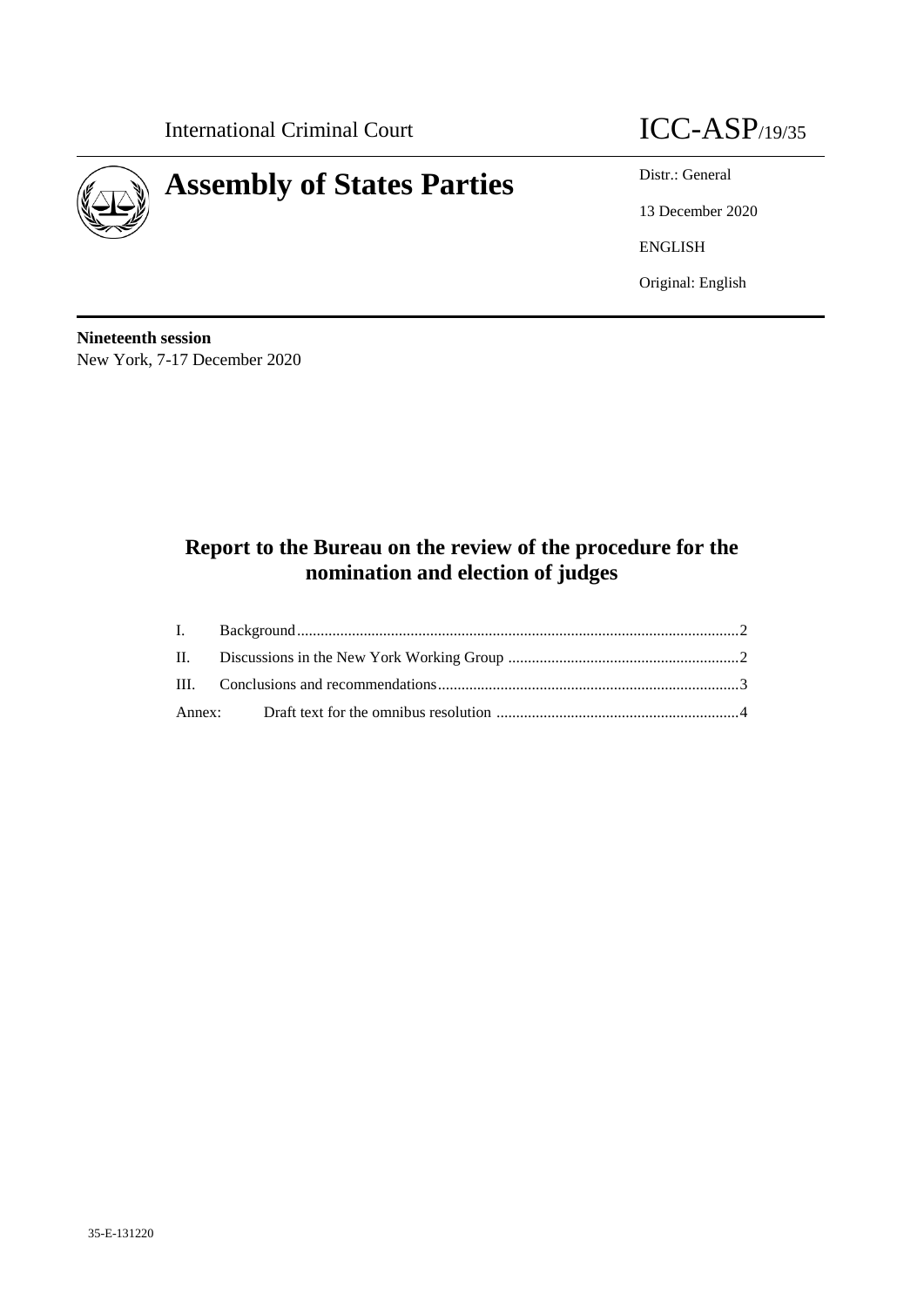## **I. Background**

This report is submitted pursuant to the mandate given to the facilitation of the New York Working Group of the Bureau ("Working Group") on the review of the procedure for the nomination and election of judges based on resolution ICC-ASP/18/Res.6, in which the Assembly of States Parties ("Assembly") decided "to continue to review the procedure for the nomination and election of judges as set forth in resolution ICC-ASP/3/Res.6 as amended, with a view to making any improvements as may be necessary, taking into account the work conducted so far as reflected in the facilitator's report" and requested "the Bureau to update the Assembly, at its nineteenth session, on the progress of the review of the procedure for the nomination and election of judges". 1

2. On 6 February 2020, the Bureau appointed via a silence procedure Ms. María Beretta (Uruguay) and Mr. Luke Roughton (New Zealand) as the co-facilitators for the review of the procedure for the nomination and election of judges.<sup>2</sup>

3. The Working Group held one intersessional meeting to exchange views on the proposed modalities for the public roundtables for judicial candidates, on 27 July. To mitigate the impact of the COVID-19 pandemic, the meeting was convened virtually via the Court's WebEx platform. The Working Group adopted the current report via a silence procedure.

4. The Working Group received comments from States Parties, Observer States and civil society organizations by 8 May on the proposed modalities for the public roundtables for judicial candidates that had been submitted by the co-facilitators on 21 April. Based on the co-facilitators' revised proposal dated 21 July accommodating the comments received, the first meeting of the Working Group was convened on 27 July with the aim of discussing and finalizing the modalities. Through the meeting and further consultations and the reflection of their outcome in the final draft by the co-facilitators, the Working Group adopted the modalities for the public roundtables on 7 August via a silence procedure, which the Bureau approved at its seventh meeting, held on 11 September.

5. Under the approved modalities, the public roundtables were held on 3 to 6 November with 19 judicial candidates who had been nominated by States Parties in accordance with the Rome Statute and relevant rules adopted by the Assembly.

### **II. Discussions in the New York Working Group**

6. At the meeting of the Working Group, held on 27 July 2020, delegations discussed the modalities of the public roundtables for judicial candidates based on the proposal put forwarded and revised by the co-facilitators in consideration of the comments that they had received from States Parties, Observers and civil society organizations.

7. Regarding the timing of the public roundtables, the majority of delegations expressed their preference for the roundtables to be held in October, as soon as the report of the Advisory Committee on nominations of judges of the International Criminal Court was issued, given the extension of the deadline from 15 August to 30 September for that report, in light of the challenges imposed by the COVID-19 pandemic. Some delegations expressed the need for time for the report of the Committee to be reviewed by capitals before the roundtables were held, for example 15 working days after the issuance of the report, and to allow the preparation of questions by moderators. A view was expressed that the roundtables should be convened as early as possible in early September, given the shortage of time left in connection with the process of elections. Some other delegations were flexible on the question of timing, while placing value on an early date. One delegation suggested a possibility of strengthening the report of the Committee by having the roundtables in advance of its issuance.

8. Regarding the venue of the roundtables, delegations agreed that they would be held virtually, considering the restrictions on in-person meetings under the COVID-19 pandemic, while being aware of the importance of having in-person roundtables in the future to properly

 1 ICC-ASP/18/Res.6, annex I, paras. 6(a) and 6(b).

<sup>&</sup>lt;sup>2</sup> Decision of the Bureau of the Assembly of States Parties, 7 February 2019, available at [https://asp.icc](https://asp.icc-cpi.int/iccdocs/asp_docs/ASP18/ICC-ASP-2019-Bureau-1-b.pdf)[cpi.int/iccdocs/asp\\_docs/ASP18/ICC-ASP-2019-Bureau-1-b.pdf.](https://asp.icc-cpi.int/iccdocs/asp_docs/ASP18/ICC-ASP-2019-Bureau-1-b.pdf)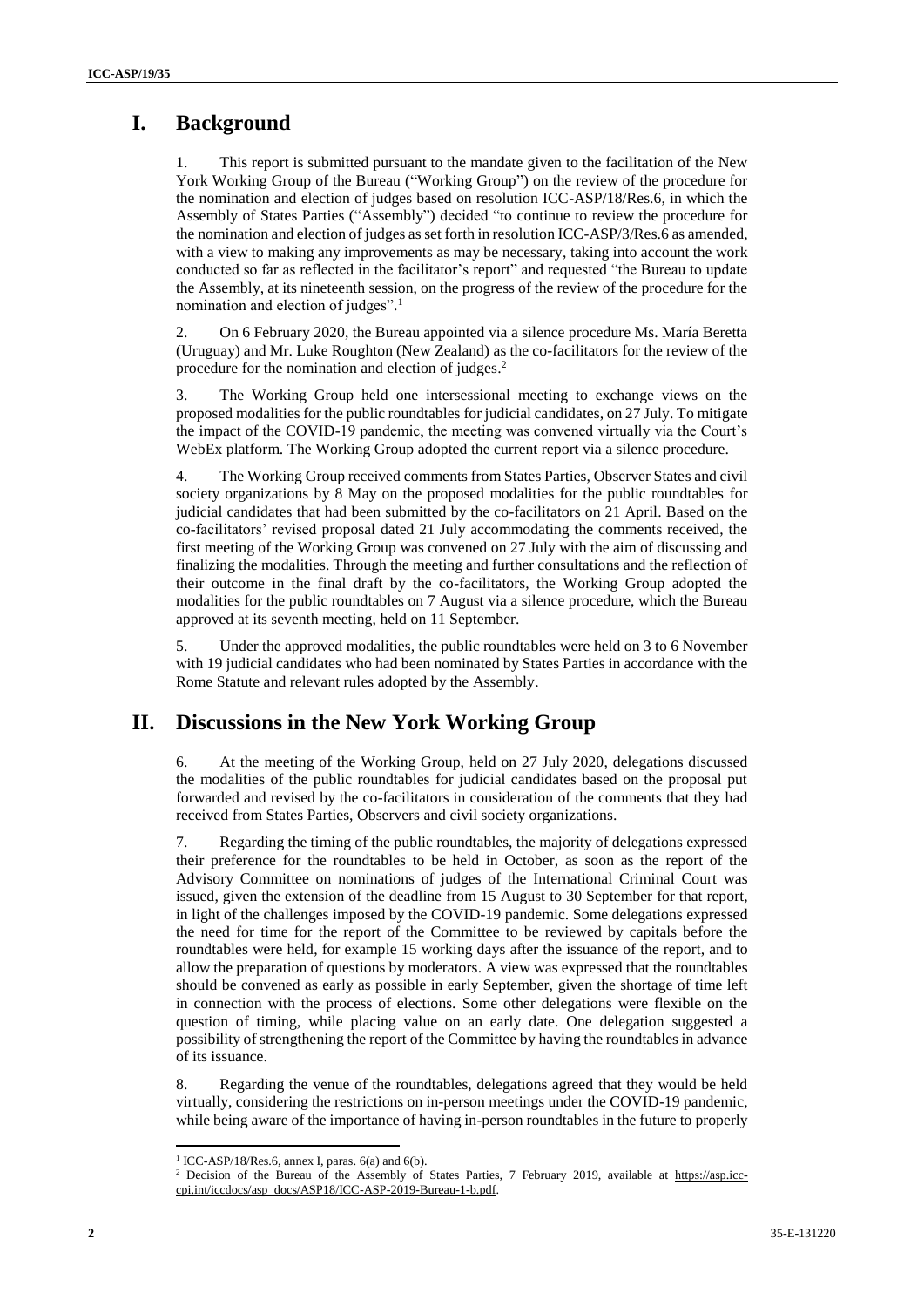assess the candidates. Some delegations stressed the provision of simultaneous interpretation and a delegation further noted that at least one moderator should be fluent in French and could ask questions in French.

9. Regarding the moderation of the roundtables, some delegations preferred that the moderators be chosen among Bureau members. The majority of delegations supported the idea that moderation should include civil society representation. A view was expressed that for the equal treatment of candidates, the same moderators should preside over all sessions.

10. Regarding the format of the roundtables, delegations underscored the importance of equal opportunity to all candidates in terms of the allocation of time to each candidate and the methodology of posing questions in the sessions of the roundtables. Some delegations stated that geographical representation and gender balance were important in considering the composition of candidates in each session. Another delegation asked how to achieve the goal of random distribution in dividing candidates into sessions.

11. Regarding questions to be posed to candidates during the roundtables, delegations discussed the ways to prepare and arrange questions, including whether or not questions could be shared with candidates in advance of the roundtables, and to what extent. As in discussions about the format of the roundtables, delegations requested that a methodology guaranteeing equal treatment of all candidates in posing questions within a particular session and between sessions be applied, including by rotating or changing the order in which questions were delivered to candidates and by levelling questions or making variations to them. Some delegations emphasized that only general questions could be allowed because the questions directed to a particular candidate might hamper the principle of equal treatment. A delegation suggested that questions should be asked without attribution. Delegations supported the idea that all the questions collected should be published after the conclusion of the roundtables. Some delegations proposed that the duplication of questions, including those questions already asked by the Advisory Committee on nominations of judges, should be avoided. A view was expressed that priority should be given to the questions raised by States Parties both in the process of advance collection and during the roundtables.

12. The co-facilitators suggested as a way forward that they would conduct further consultations and propose the final version of the modalities for the public roundtables for judicial candidates.

The co-facilitators also solicited views or comments on the possible topics to be dealt with further by the Working Group during 2020. In response, a delegation stated that due to challenges posed by the COVID-19 pandemic, it would be desirable to get back to any remaining topics in 2021. No delegation opposed this view. The delegation of Belgium stated that the proposal it had previously made, most recently in 2019, was still on the table for discussions when ready. The co-facilitators noted that all the outstanding issues previously intended to be discussed in 2020 would remain on the table.

14. At the conclusion of the 27 July meeting, the co-facilitators conducted further informal consultations and placed under a silence procedure the final version of the modalities that reflected the outcome of the first meeting and the informal consultations. The modalities were adopted by the Working Group on 7 August 2020. The adopted modalities for the public roundtables for judicial candidates were approved by the Bureau in its seventh meeting, held on 11 September.

#### **III. Conclusions and recommendations**

15. The Working Group recommends that meetings be held throughout 2021, including, if necessary, to discuss the issues involving the implementation of resolution ICC-ASP/18/Res.4, further discuss the remaining issues that could not be dealt with during the intersessional period covered by the current report and the report of 2019, 3 and to report thereon to the twentieth session of the Assembly in 2021.

16. The Working Group concludes its intersessional work by recommending to the Assembly the inclusion of the language in the omnibus resolution (annex I).

 $\overline{a}$ 3 ICC-ASP/18/31.